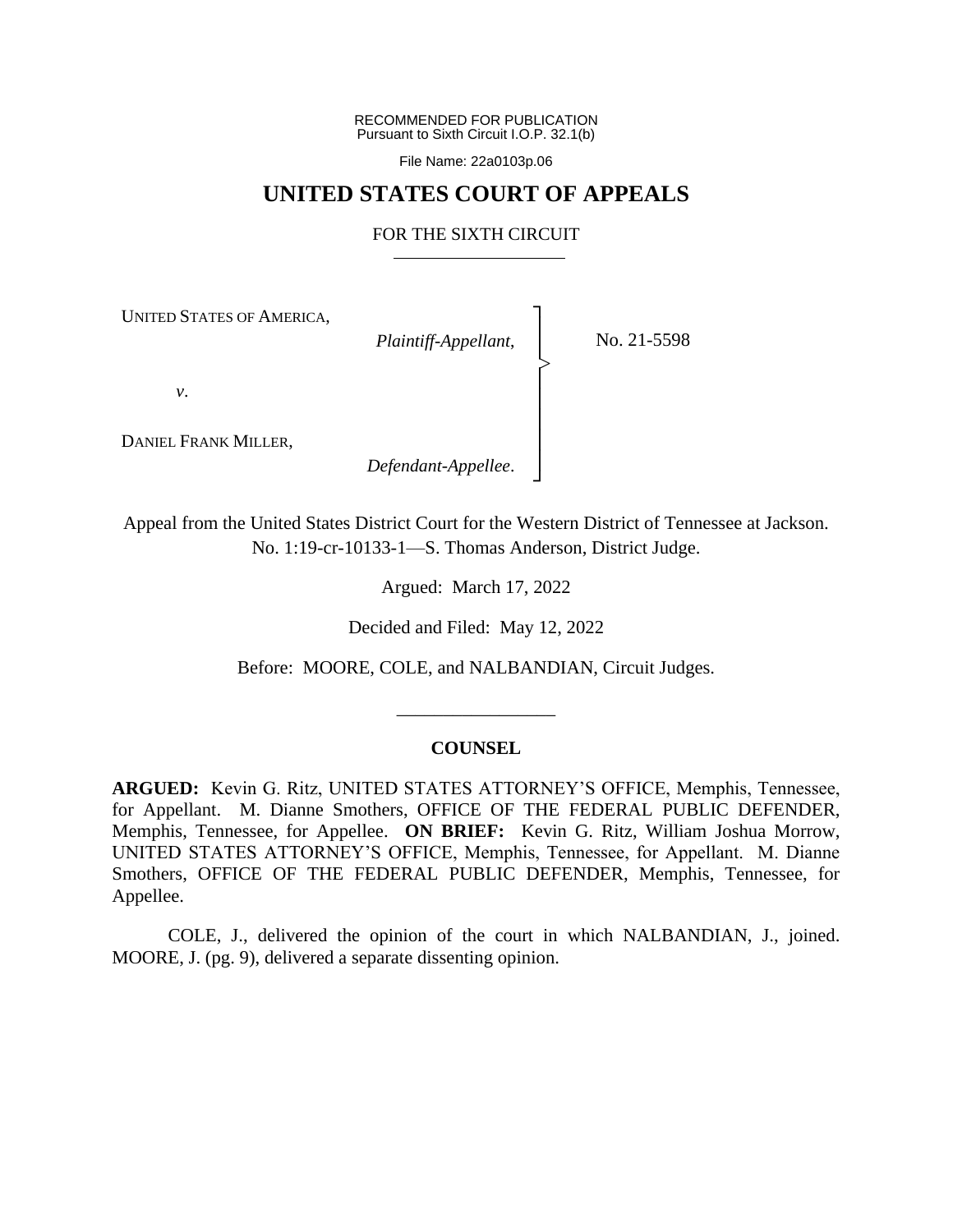# **OPINION** \_\_\_\_\_\_\_\_\_\_\_\_\_\_\_\_\_

\_\_\_\_\_\_\_\_\_\_\_\_\_\_\_\_\_

COLE, Circuit Judge. Daniel Miller pleaded guilty to being a felon in possession of a firearm, in violation of 18 U.S.C.  $\S 922(g)(1)$ . At sentencing, the government objected to United States Probation and Pretrial Services' recommended offense level, arguing Miller's prior convictions for Tennessee drug delivery were "controlled substance offenses" under the United States Sentencing Guidelines. But the district court rejected the government's argument, reasoning our decision in *United States v. Havis*, 927 F.3d 382 (6th Cir. 2019) (per curiam) (en banc), *reconsideration denied* 929 F.3d 317 (Mem.), controlled. Sitting en banc, we accepted the *Havis* parties' agreement that "the least culpable conduct" proscribed by Tennessee's drug delivery statute was "the *attempted delivery* of a controlled substance" and unanimously held that attempt crimes were not "controlled substance offenses" because they were omitted from the Guidelines' text. *Id.* at 385, 387. Since then, however, we have repeatedly acknowledged that "the parties' assumption in *Havis* was wrong." *United States v. Booker*, 994 F.3d 591, 596 (6th Cir. 2021) (collecting cases). In this case, we clarify that the parties in *Havis* were mistaken about the scope of Tennessee's drug delivery statute. Because our legal determinations cannot be dictated by parties' stipulations, we evaluate the statute anew and conclude it is a controlled substance offense. Accordingly, we vacate Miller's sentence and remand to the district court for resentencing.

#### I. BACKGROUND

Just before 10 p.m. on March 23, 2019, law enforcement arrested Miller at his home for failure to appear in McNairy County General Sessions Court. Police woke Miller up in his bedroom and searched his room and his person. They found methamphetamine, marijuana, and a shotgun at the end of his bed. Miller pleaded guilty to being a felon in possession of a firearm, in violation of 18 U.S.C. § 922(g)(1). Probation recommended a base offense level of 14.

The government objected to Probation's recommendation. It argued Miller's three prior Tennessee felony convictions for drug delivery were "controlled substance offenses" under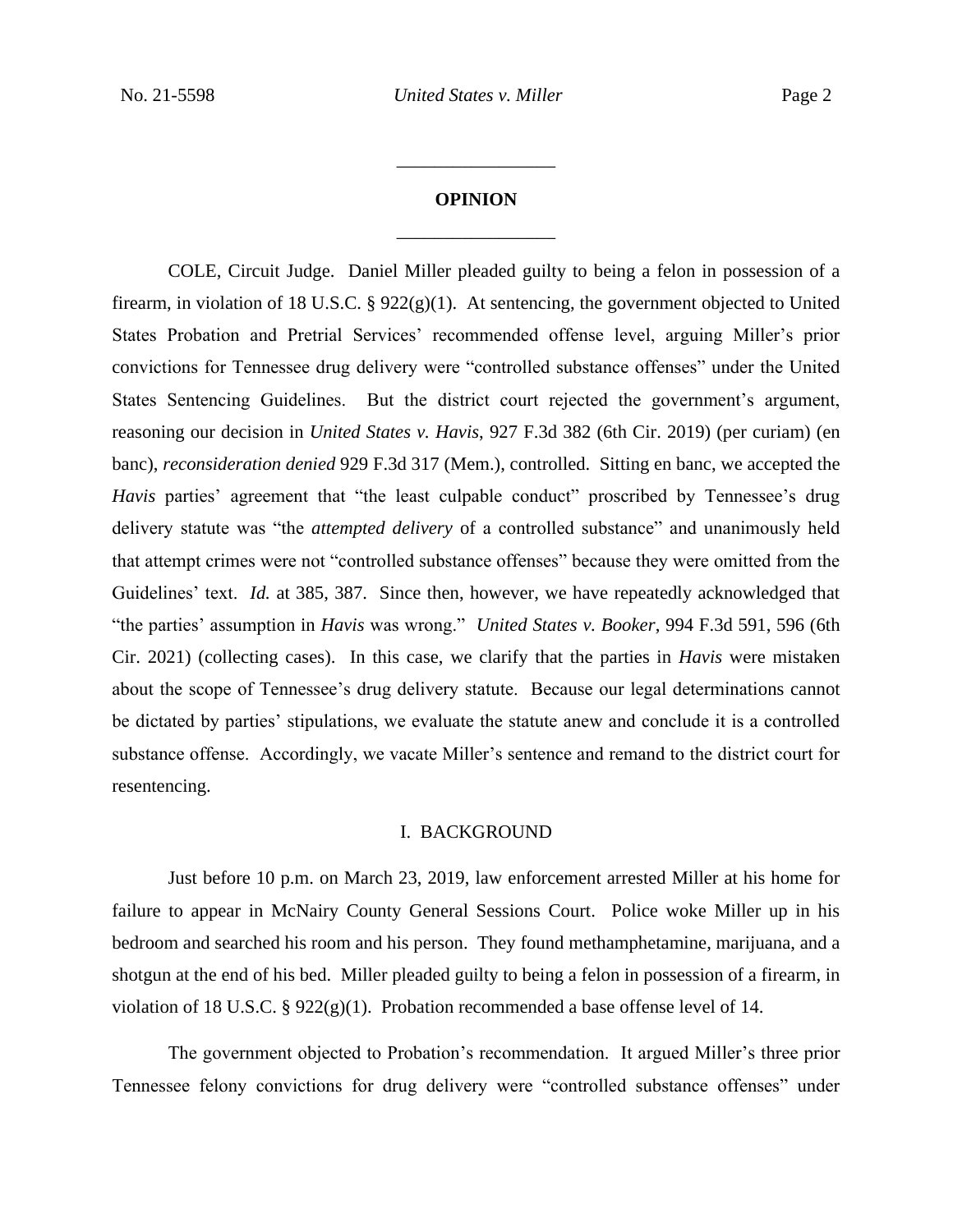§ 4B1.2(b) of the Guidelines. In the government's view, Miller's base offense level should have been set at 24. Probation, however, stood firm. It maintained that our en banc decision in *Havis* foreclosed the government's position.

*Havis* is an unusual case. There, we granted en banc review to consider the "narrow" question of what role the Guidelines' commentary plays in interpreting its text. *Havis*, 927 F.3d at 384. After describing the function of the Sentencing Commission, we explained that "commentary to the Guidelines . . . has no independent legal force" because it does not "pass[] through the gauntlets of congressional review or notice and comment." *Id.* at 386 (citing, *e.g.*, *Stinson v. United States*, 508 U.S. 36, 44–46 (1993)). For that reason, we unanimously held the Guidelines' definition of "controlled substance offense" does not include attempt crimes because the Guideline's text included only completed offenses. *Id.* at 387. To reach that conclusion, we first accepted the parties' agreement that the least culpable conduct criminalized under Tennessee's drug delivery statute, Tenn. Code Ann. § 39-17-417, was the attempted delivery of a controlled substance. *Id.* at 385. Based on that representation, we concluded that Tennessee's drug delivery statute was not a "controlled substance offense." *Id.* at 387.

When the government moved for reconsideration, one member of the en banc panel suggested the parties' stipulation about § 39-17-417's scope may have been wrong. *See* 929 F.3d at 320 (*Havis II*) (Sutton, J., concurring in denial of en banc reconsideration). Tennessee defines "delivery" as "the actual, constructive, or attempted transfer from one person to another of a controlled substance." Tenn. Code Ann. § 39-17-402(6). After analyzing the various provisions in play, the separate writing explained that "[s]omeone who attempts to *transfer* drugs in Tennessee has committed the *completed offense* of delivery under § 39-17- 417(a)(2)," but "someone who attempts to *deliver* drugs . . . has committed the lesser-included, but distinct, offense of *attempted delivery* under § 39-12-101(a)." *Havis II*, 929 F.3d at 320 (second and fourth emphases added). As a result, "a person who commit[ted] a completed delivery offense under Tennessee law"—like Havis—"may merit a guidelines bump" after all. *Id.* "But the government, even in its motion for reconsideration, did not make this argument," so the issue was left for "future cases" to resolve. *Id.*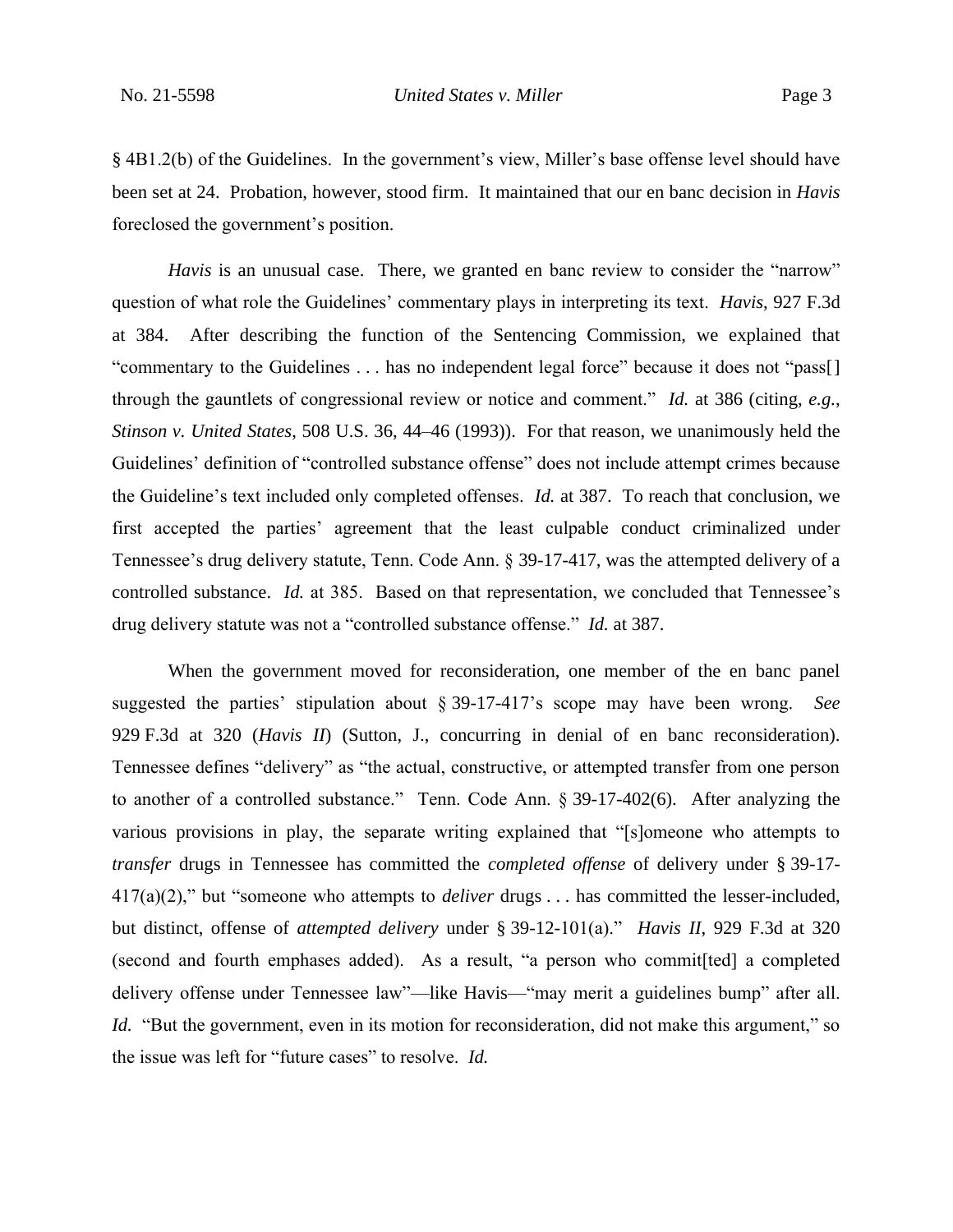Since then, subsequent decisions have consistently stressed that the parties' agreement in *Havis* was wrong while reiterating that *Havis*'s ultimate holding—that the Guidelines' commentary cannot add offenses to the Guidelines themselves—was correct. *See, e.g.*, *Booker*, 994 F.3d at 596 (analyzing Michigan's identically-worded delivery statute); *United States v. Elliott*, 835 F. App'x 78, 81 (6th Cir. 2020) (same); *United States v. Thomas*, 969 F.3d 583, 585 (6th Cir. 2020) (per curiam) (same); *United States v. Garth*, 965 F.3d 493, 497 (6th Cir. 2020) (discussing Tennessee's possession-with-intent-to-deliver statute). These observations have come most often in the context of Michigan law. Like Tennessee, Michigan defines "deliver" or "delivery" as "the actual, constructive, or attempted transfer . . . of a controlled substance[.]" Mich. Comp. Laws § 333.7105(1). We have made clear that, under this provision, "an 'attempted transfer'" is not an attempt crime; rather, it "constitutes a *completed delivery*[.]" *Booker*, 994 F.3d at 596 (citations omitted). But we have not had an opportunity to clarify the same with respect to Tennessee's delivery statute. *But see Garth*, 965 F.3d at 497–98 (holding possession with intent to deliver is a completed crime under Tennessee law).

This brings us back to the instant case. Left to muddle through *Havis* and its conflicting progeny, the district court observed it was still "constrained . . . to follow *Havis*" and ultimately concluded that Miller's previous Tennessee convictions for completed drug delivery were not controlled substance offenses under the Guidelines. As a result, it adopted Probation's recommended base offense level of 14. After decreasing Miller's offense level by two for acceptance of responsibility, the district court imposed a 36-month sentence. The government appealed.

### II. ANALYSIS

Whether a prior conviction counts as a "controlled substance offense" is a question of law we review de novo. *Havis*, 927 F.3d at 384.

We use a three-step categorical approach to determine whether prior convictions count as a controlled-substance offense under the Guidelines. *Garth*, 965 F.3d at 495. We start by "map[ping] out what conduct is criminalized under the [G]uidelines' definition." *Id.* Then, we "do the same" for the "state law that led to the conviction." *Id.* The third and final step requires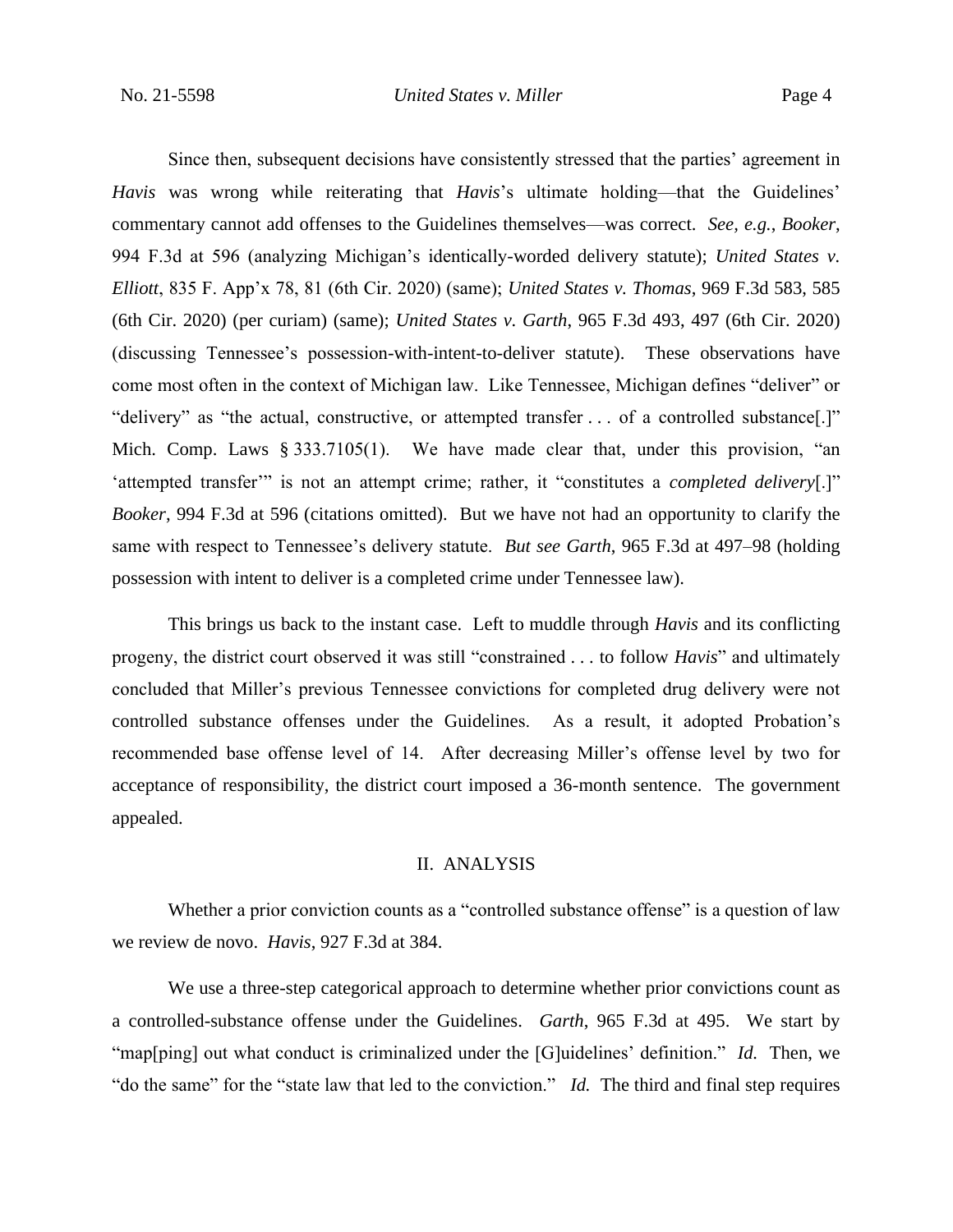us to "overlay the two" to assess whether "the [G]uidelines . . . fully envelop the state law of conviction." *Id.* If it does, then the conviction qualifies as a controlled substance offense. If it does not, then the statute does not "categorically qualif<sup>[y]</sup> as a controlled substance offense," and it cannot be used to enhance the defendant's base offense level. *Havis*, 927 F.3d at 385.

We begin at step one. Section 4B1.2(b) of the Guidelines defines "controlled substance offense" as:

[A]n offense under federal or state law, punishable by imprisonment for a term exceeding one year, that prohibits the manufacture, import, export, distribution, or dispensing of a controlled substance (or a counterfeit substance) or the possession of a controlled substance (or a counterfeit substance) with intent to manufacture, import, export, distribute, or dispense.

U.S.S.G. § 4B1.2(b). Stated differently, a controlled substance offense is "a federal or state felony conviction for possessing a controlled substance with intent to distribute[.]" *Garth*, 965 F.3d at 496. Under federal law, "distribute" means "to deliver," and "deliver" means "the actual, constructive, or attempted transfer of a controlled substance[.]" 21 U.S.C. § 802(8), (11). As we have mentioned, only completed crimes fall within the ambit of a controlled substance offense; attempt crimes do not. *Havis*, 927 F.3d at 387.

Next, we confront step two. Tennessee's delivery statute in part provides: "It is an offense for a defendant to knowingly . . . [d]eliver a controlled substance." Tenn. Code Ann. § 39-17-417(a)(2). Tennessee also criminalizes "knowingly . . . deliver[ing] methamphetamine[.]" *Id.* § 39-17-434(a)(2). And just like federal (and Michigan) law, Tennessee defines "deliver" and "delivery" in both as "the actual, constructive, or attempted transfer . . . of a controlled substance." *Compare id.* § 39-17-402(6), *with* 21 U.S.C. § 802(8), (11), *and* Mich. Comp. Laws § 333.7105(1); *see also Garth*, 965 F.3d at 496 (explaining that Tennessee's drug laws were patterned after federal law).

Neither party disputes that Miller was previously convicted under Tenn. Code Ann. § 39-  $17-402(a)(2)$  for delivery of morphine and twice under § 39-17-434(a)(2) for delivery of methamphetamine. And the parties agree that the two state statutes are functionally identical for the purpose of deciding the issue on appeal. But the parties contest whether "the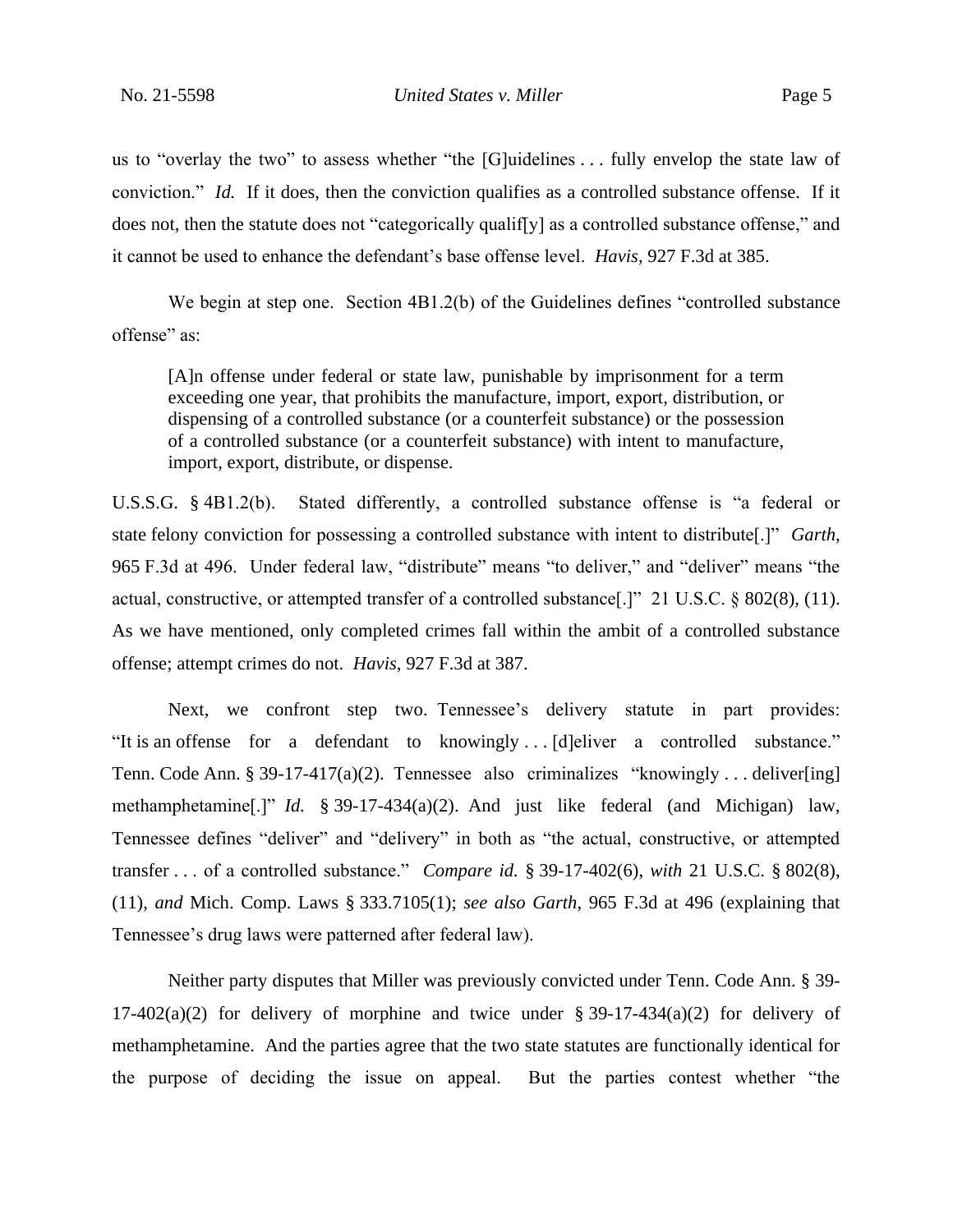[G]uidelines . . . fully envelop" Miller's Tennessee drug delivery convictions after *Havis*. *Garth*, 965 F.3d at 495.

Citing *Havis*, Miller argues that—unlike federal or Michigan law—it is possible for a defendant to be convicted of delivery in Tennessee when the evidence only establishes attempted delivery. He supports this contention by offering a detailed history of the definition of "delivery," a side-by-side comparison of Michigan and Tennessee law, and an analysis of how other states have treated the same (or similar) definitions of "delivery" inconsistently. What his argument misses, however, is that Tennessee (like Michigan and federal law) defines "delivery" to encompass "attempted transfers" and criminalizes attempts to violate the drug laws through a separate statute. *See* Tenn. Code Ann. § 39-12-101(a); *see also Havis II*, 929 F.3d at 320.

Under Tennessee law, someone who attempts to *deliver* drugs has committed an offense under § 39-12-101. *See State v. Pinegar*, No. M2015-02403-CCA-R3-CD, 2016 WL 6312036, at \*15–16 (Tenn. Crim. App. Oct. 28, 2016). Conversely, we now confirm that "[s]omeone who attempts to *transfer* drugs in Tennessee has committed the completed offense of delivery under § 39-17-417(a)(2)[.]" *Havis II*, 929 F.3d at 320. This result brings Tennessee law into conformity with our interpretation of the "substantially identical" definitions of "delivery" under Michigan and federal law. *See, e.g.*, *Booker*, 994 F.3d at 596 ("[W]e have held that, under Michigan law, an attempted transfer constitutes a completed delivery rather than an attempt crime. . . . The same applies to the analogous provisions of the [Controlled Substances Act]." (internal quotations, emphasis, and citations omitted)).

Miller resists this conclusion, suggesting there is a "realistic probability" that Tennessee's delivery statute encompasses attempted delivery. *See Gonzales v. Duenas-Alvarez*, 549 U.S. 183, 193 (2007). To support his argument, he relies on *State v. Faulkner*, No. E2006-02094- CCA-R3-CD, 2008 WL 2242531 (Tenn. Crim. App. June 2, 2008). In *Faulkner*, the defendant argued a Tennessee delivery charge was "duplicitous" because "it necessarily include[d] attempted delivery." *Id.* at \*14. The court stated that the trial judge's decision not to instruct the jury on "attempted delivery" was "proper" because "'delivery,' in effect, includes attempted delivery." *Id.* But as Miller himself recognizes, "[t]his one sentence conclusion is questionable given that there are numerous cases thereafter where defendants are convicted of attempted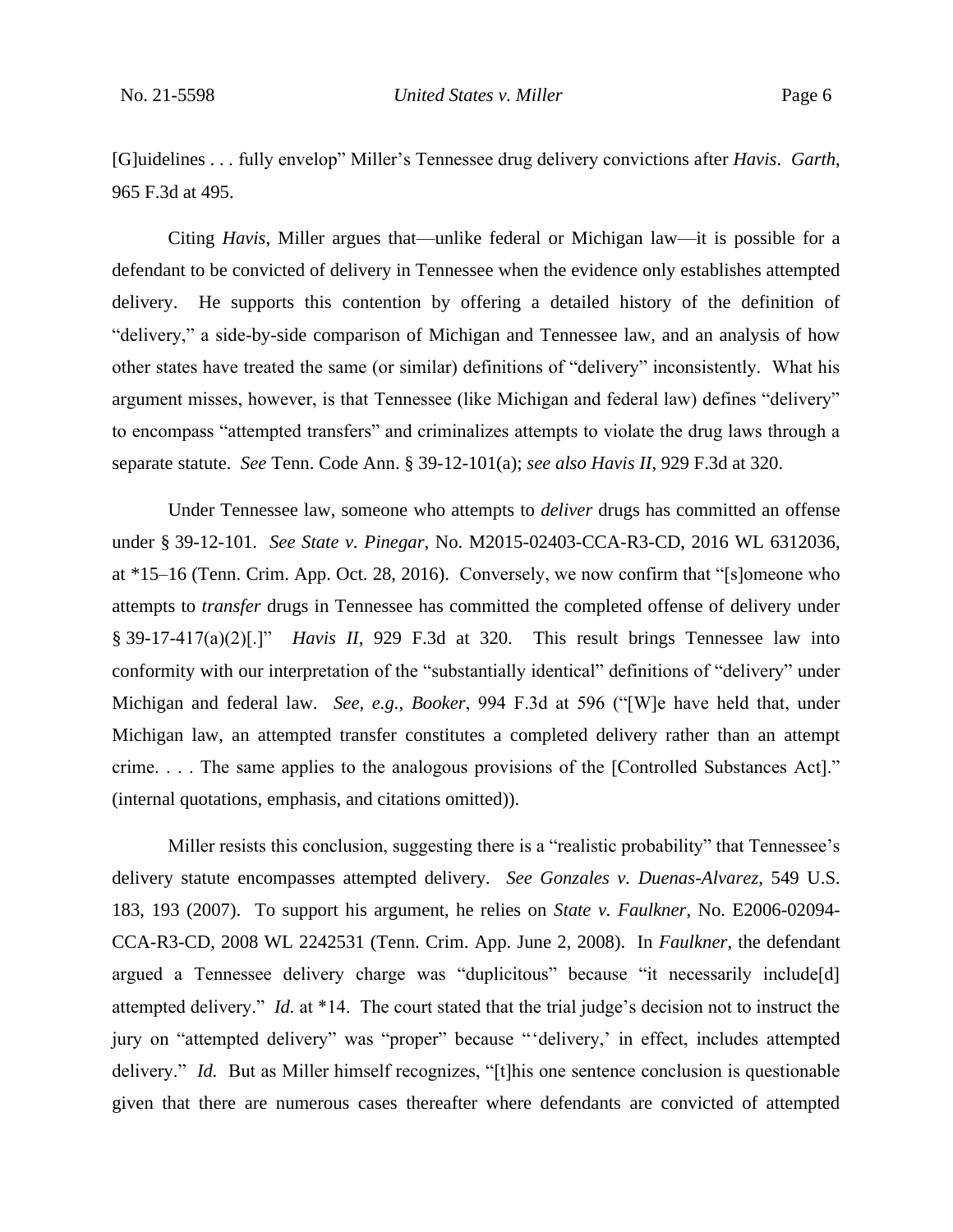delivery." (Appellee Br. 15 (citing, *e.g.*, *Pinegar*, 2016 WL 6312036, at \*15–16 (discussing § 39-12-101 in conjunction with "attempted delivery")).) And the lack of Tennessee caselaw establishing that § 39-17-417(a)(2) criminalizes "attempted delivery" further suggests that Miller's argument raises no more than a "theoretical possibility" that Tennessee would "apply its statute to conduct that falls outside" the Guidelines' scope. *United States v. Smith*, 881 F.3d 954, 959 (6th Cir. 2018) (citations omitted).

With few arguments left at his disposal, Miller asserts that we are bound by *Havis*'s determination that Tennessee delivery encompasses attempted delivery, and we cannot overrule that "holding." (Appellee Br. 8, 33–34.) But Miller misunderstands *Havis*'s ultimate disposition. Again, in *Havis*, the en banc court confronted the "narrow" question of "whether the definition of 'controlled substance offense' in § 4B1.2(b) includes attempt crimes" and held it did not. 927 F.3d at 384–85, 387. We accepted—but did not interrogate—the parties' agreement that the least culpable conduct criminalized by Tennessee's delivery statute was "attempted delivery." *Id.* at 385. But we have "since determined that the parties' assumption in *Havis* was wrong." *See, e.g.*, *Booker*, 994 F.3d at 596.

When "[c]areful study and reflection" convince a reviewing court that an "assumption" on which a case was decided was "erroneous," the court is "not bound to follow" the prior case, particularly where, as here, "the point now at issue was not fully debated." *Cent. Va. Cmty. Coll. v. Katz*, 546 U.S. 356, 363 (2006) (citing *Cohens v. Virginia*, 19 U.S. (6 Wheat.) 264, 399–400 (1821)); *see also United States v. Lucido*, 612 F.3d 871, 876 (6th Cir. 2010) ("Cases implicating issues that 'merely lurk in the record, neither brought to the attention of the court nor ruled upon,' do not establish binding precedent on an unexamined point." (quotation omitted)). But we are now in a position to correct the *Havis* parties' faulty assumption about § 39-17-417's scope without disrupting *Havis*'s true holding.

Were we to allow the *Havis* parties' agreement to control, we would contravene our duty to decide questions of law and inappropriately cede our authority to private parties. Parties' mutual agreement about a statute's interpretation does not—and cannot—tie the judiciary's hands. *See, e.g.*, *Swift & Co. v. Hocking Valley Ry. Co.*, 243 U.S. 281, 290 (1917) ("[T]he [C]ourt cannot be controlled by agreement of counsel on a subsidiary question of law."); *Neuens*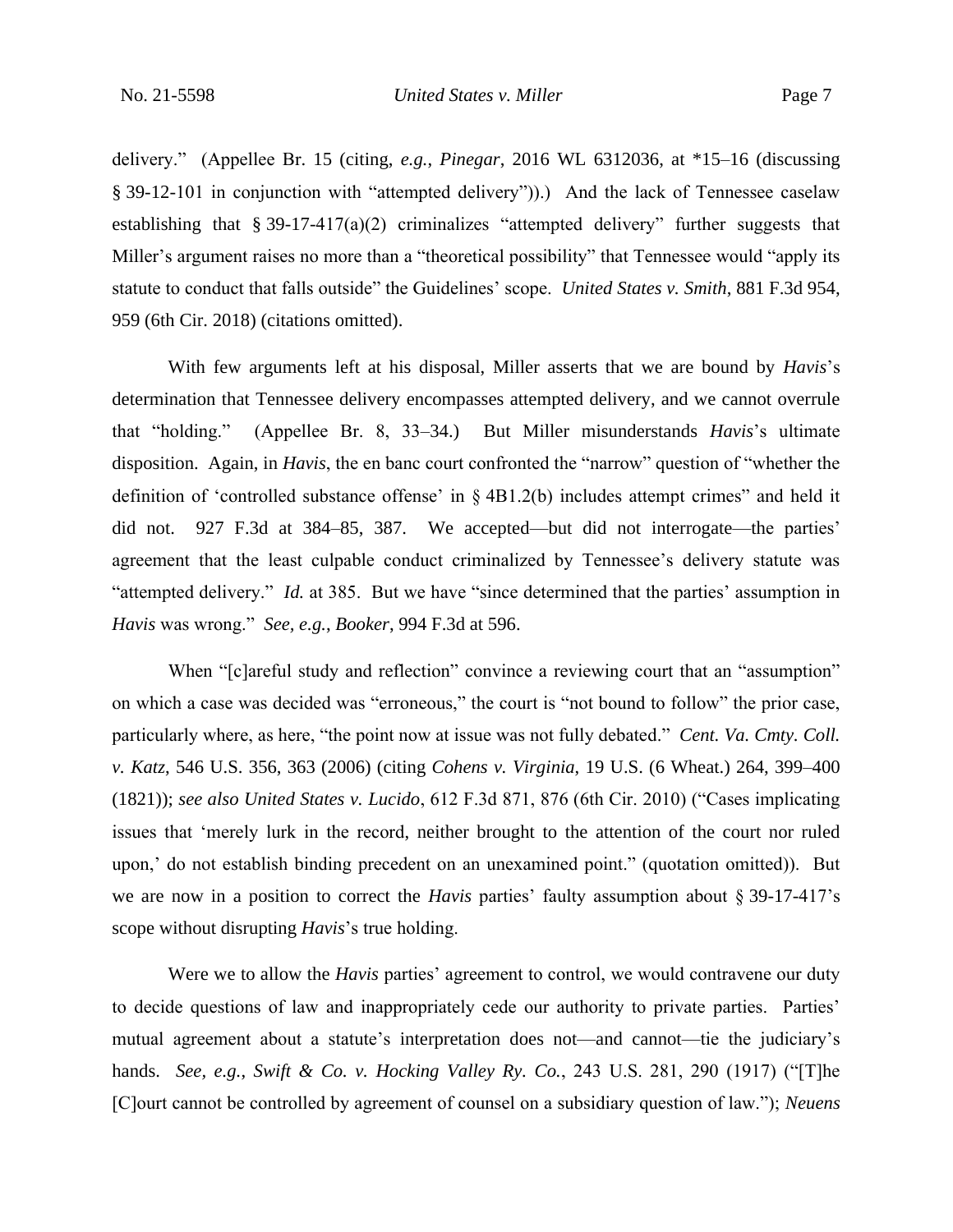*v. City of Columbus*, 303 F.3d 667, 670 (6th Cir. 2002) ("Issues of law are the province of courts, not of parties to a lawsuit, individuals whose legal conclusions may be tainted by self-interest. Courts, accordingly, are not bound to accept as controlling, stipulations as to questions of law." (internal quotations and citations omitted)). Allowing the *Havis* parties' mutual error to continue to bind us to an erroneous interpretation of Tennessee law threatens the proper administration of justice.

As a last resort, Miller argues Tennessee's definition of "delivery" is ambiguous and the rule of lenity should apply. The government counters that this case is about the Guidelines' definition of "controlled substance offense" rather than Tennessee's definition of delivery, so Miller's argument holds no water. Regardless, the rule of lenity is not implicated here. As the Supreme Court has repeatedly stressed, the rule of lenity "applies only when a criminal statute contains a 'grievous ambiguity or uncertainty,' and 'only if, after seizing everything from which aid can be derived,' the Court 'can make no more than a guess as to what Congress intended.'" *Ocasio v. United States*, 578 U.S. 282, 295 n.8 (2016) (quoting *Muscarello v. United States*, 524 U.S. 125, 138–139 (1998)). Those circumstances are notably absent from this case. *See generally Havis*, 927 F.3d at 386 (analyzing § 4B1.2 without flagging an ambiguity); *Havis II*, 929 F.3d at 320 (discussing Tennessee's delivery statute). Without a "grievous ambiguity," the rule of lenity is not triggered.

#### III. CONCLUSION

We vacate Miller's sentence and remand to the district court for resentencing.